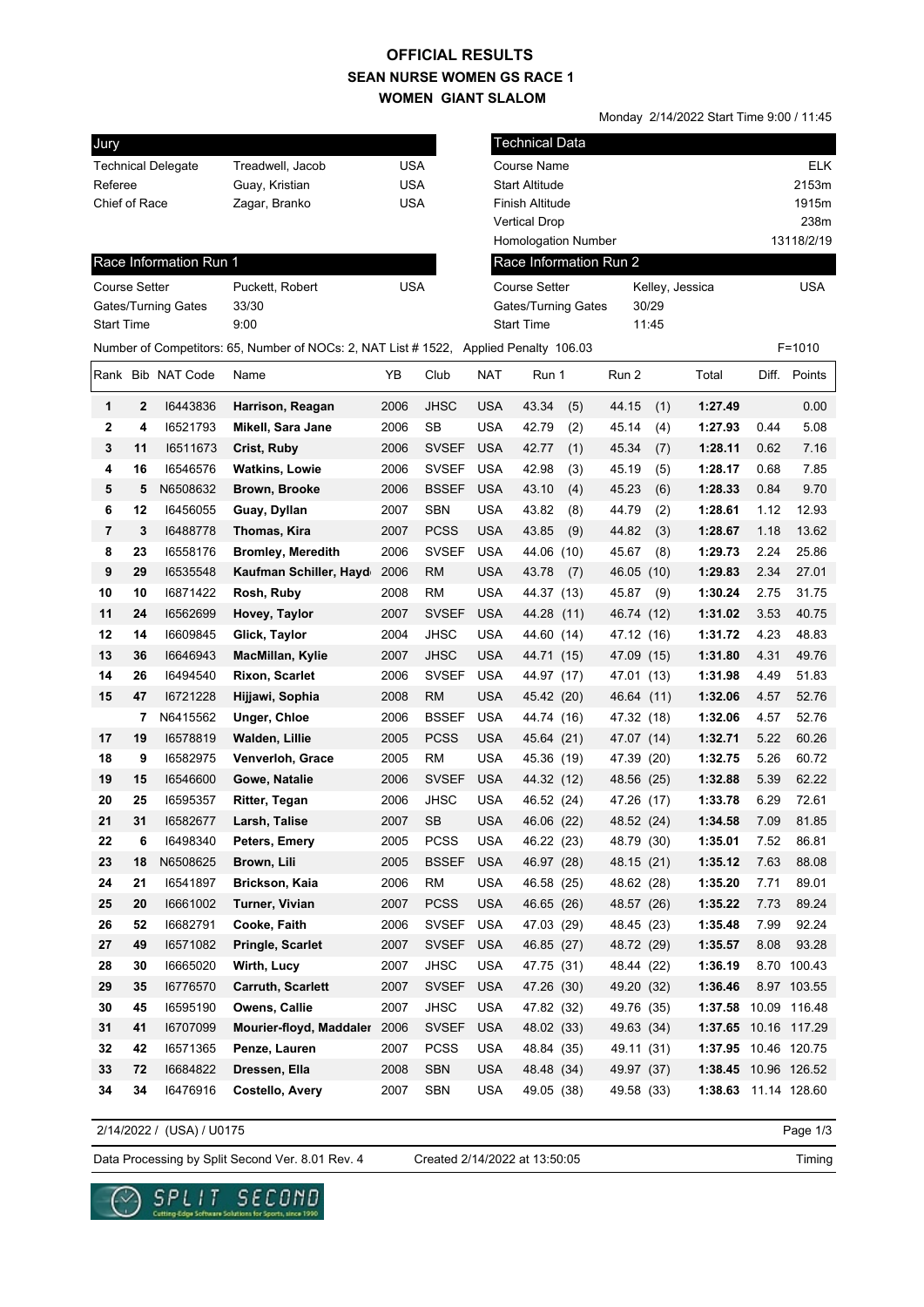## **SEAN NURSE WOMEN GS RACE 1 WOMEN GIANT SLALOM OFFICIAL RESULTS**

Monday 2/14/2022 Start Time 9:00 / 11:45

|    |    | Rank Bib NAT Code            | Name                                  | YB   | Club         | NAT        | Run 1      | Run 2      |  | Total                |  | Diff. Points |
|----|----|------------------------------|---------------------------------------|------|--------------|------------|------------|------------|--|----------------------|--|--------------|
| 35 | 57 | 16830016                     | Jones, Campbell                       | 2007 | <b>SBN</b>   | <b>USA</b> | 49.04 (37) | 49.95 (36) |  | 1:38.99              |  | 11.50 132.76 |
| 36 | 48 | 16502943                     | <b>Mannelin, Kirsten</b>              | 2007 | <b>RM</b>    | <b>USA</b> | 49.29 (40) | 50.51 (39) |  | 1:39.80 12.31 142.11 |  |              |
| 37 | 17 | N6526679                     | Klug, Carson                          | 2006 | <b>BSSEF</b> | <b>USA</b> | 49.47 (42) | 50.45 (38) |  | 1:39.92 12.43 143.49 |  |              |
| 38 | 51 | 16663817                     | Moll, Annie                           | 2007 | <b>JHSC</b>  | USA        | 49.87 (46) | 50.72 (40) |  | 1:40.59 13.10 151.23 |  |              |
| 39 | 73 | 16866381                     | Proulx, Tallulah                      | 2008 | <b>RM</b>    | <b>USA</b> | 48.99 (36) | 51.64 (46) |  | 1:40.63 13.14 151.69 |  |              |
| 40 | 46 | 16587743                     | Preston, Sonja                        | 2007 | <b>PCSS</b>  | <b>USA</b> | 49.20 (39) | 51.48 (45) |  | 1:40.68              |  | 13.19 152.27 |
| 41 | 53 | 16622860                     | <b>Bruno, Cecelia</b>                 | 2007 | <b>JHSC</b>  | USA        | 49.79 (45) | 51.09 (42) |  | 1:40.88 13.39 154.58 |  |              |
| 42 | 64 | 16578115                     | Rodriguez, Mariah                     |      | <b>PCSS</b>  |            | 50.01 (47) | 51.19 (44) |  | 1:41.20              |  | 13.71 158.27 |
| 43 | 43 | 16764409                     | Potter, Anna                          | 2006 | <b>PCSS</b>  | <b>USA</b> | 50.19 (48) | 51.07 (41) |  | 1:41.26 13.77 158.96 |  |              |
| 44 | 38 | 16447904                     | Laakso, Paige                         | 2005 | <b>PCSS</b>  | <b>USA</b> | 49.43 (41) | 52.12 (48) |  | 1:41.55 14.06 162.31 |  |              |
| 45 | 32 | 16763156                     | Weed, Belle                           | 2005 | null         | <b>USA</b> | 50.52 (49) | 51.13(43)  |  | 1:41.65 14.16 163.47 |  |              |
| 46 | 78 | 16576278                     | Hoopes, Faith                         | 2006 | SB           | <b>USA</b> | 49.75 (44) | 52.48 (50) |  | 1:42.23 14.74 170.16 |  |              |
| 47 | 33 | N6840276                     | Cook, Alice                           | 2007 | <b>BSSEF</b> | <b>USA</b> | 49.52 (43) | 53.25 (51) |  | 1:42.77 15.28 176.40 |  |              |
| 48 | 50 | 16667820                     | Kanarowski, Kendall                   | 2007 | RM           | USA        | 51.74 (52) | 51.93 (47) |  | 1:43.67 16.18 186.78 |  |              |
| 49 | 56 | 16911001                     | Feltl, Micaela                        | 2004 | <b>SBN</b>   | <b>USA</b> | 52.32 (53) | 52.33 (49) |  | 1:44.65 17.16 198.10 |  |              |
| 50 | 60 | 16628921                     | Boehner, Morgan                       | 2007 | SB           | <b>USA</b> | 51.58 (51) | 53.61 (54) |  | 1:45.19 17.70 204.33 |  |              |
| 51 | 44 | 16644480                     | Leveratto, Sofia                      | 2006 | SB           | <b>USA</b> | 52.37 (54) | 53.51 (53) |  | 1:45.88              |  | 18.39 212.30 |
| 52 | 61 | 16503478                     | Railsback, Aurora                     | 2007 | <b>BR</b>    | <b>USA</b> | 53.03 (56) | 54.06 (55) |  | 1:47.09 19.60 226.27 |  |              |
| 53 | 54 | 16780373                     | Pehrson, Ruby                         | 2007 | <b>BR</b>    | <b>USA</b> | 54.03 (59) | 53.33 (52) |  | 1:47.36 19.87 229.38 |  |              |
| 54 | 58 | 16555426                     | Umble, Jenna                          | 2007 | SB           | <b>USA</b> | 52.55 (55) | 55.43 (57) |  | 1:47.98 20.49 236.54 |  |              |
| 55 | 59 | 16524748                     | Tiranno, Jenna                        | 2005 | <b>PCSS</b>  | <b>USA</b> | 53.37 (57) | 55.14 (56) |  | 1:48.51 21.02 242.66 |  |              |
| 56 | 55 | 16747635                     | Kirby, Greta                          | 2007 | <b>PCSS</b>  | <b>USA</b> | 53.48 (58) | 55.44 (58) |  | 1:48.92 21.43 247.39 |  |              |
| 57 | 75 | 17080184                     | Dahl, Lucy                            | 2007 | RM           | USA        | 54.22 (60) | 57.81 (59) |  | 1:52.03 24.54 283.29 |  |              |
|    |    |                              | <b>NOT PERMITTED TO START 1st RUN</b> |      |              |            |            |            |  |                      |  |              |
|    |    |                              |                                       |      |              |            |            |            |  |                      |  |              |
|    |    |                              | DID NOT START 1st RUN: 2 competitors  |      |              |            |            |            |  |                      |  |              |
|    | 77 | 16666058                     | Steinberg, Lily                       | 2008 | <b>JHSC</b>  | <b>USA</b> |            |            |  |                      |  |              |
|    | 37 | 16937622                     | Petrisko, Savannah                    | 2007 | <b>PCSS</b>  | <b>USA</b> |            |            |  |                      |  |              |
|    |    |                              |                                       |      |              |            |            |            |  |                      |  |              |
|    |    |                              | DID NOT FINISH 1st RUN: 3 competitors |      |              |            |            |            |  |                      |  |              |
|    | 71 | 16723198                     | Witherite, Dylan                      | 2008 | <b>JHSC</b>  | <b>USA</b> |            | 48.60 (27) |  |                      |  |              |
|    | 39 | 16831226                     | Ryan, Madeline                        | 2007 | <b>JHSC</b>  | <b>USA</b> |            | <b>DNF</b> |  |                      |  |              |
|    | 76 | 16813399                     | Moe, Taylor                           | 2008 | <b>JHSC</b>  | <b>USA</b> |            | 47.34 (19) |  |                      |  |              |
|    |    |                              |                                       |      |              |            |            |            |  |                      |  |              |
|    |    | <b>DISQUALIFIED 1st RUN</b>  |                                       |      |              |            |            |            |  |                      |  |              |
|    |    |                              |                                       |      |              |            |            |            |  |                      |  |              |
|    |    |                              | <b>NOT PERMITTED TO START 2nd RUN</b> |      |              |            |            |            |  |                      |  |              |
|    |    |                              |                                       |      |              |            |            |            |  |                      |  |              |
|    |    | <b>DID NOT START 2nd RUN</b> |                                       |      |              |            |            |            |  |                      |  |              |
|    |    |                              |                                       |      |              |            |            |            |  |                      |  |              |
|    |    |                              | DID NOT FINISH 2nd RUN: 3 competitors |      |              |            |            |            |  |                      |  |              |
|    | 63 | 17046755                     | Selznick, Amilia                      | 2007 | <b>SVSEF</b> | <b>USA</b> | 51.44 (50) | <b>DNF</b> |  |                      |  |              |
|    | 28 | 16536474                     | <b>Martin, Beatrice</b>               | 2007 | <b>SB</b>    | <b>USA</b> | 43.64 (6)  | <b>DNF</b> |  |                      |  |              |
|    | 1  | 16685329                     | Hallstein, Sophia                     | 2006 | <b>SVSEF</b> | <b>USA</b> | 45.05 (18) | <b>DNF</b> |  |                      |  |              |
|    |    | 2/14/2022 / (USA) / U0175    |                                       |      |              |            |            |            |  |                      |  | Page 2/3     |
|    |    |                              |                                       |      |              |            |            |            |  |                      |  |              |

Created 2/14/2022 at 13:50:05

Data Processing by Split Second Ver. 8.01 Rev. 4 Created 2/14/2022 at 13:50:05